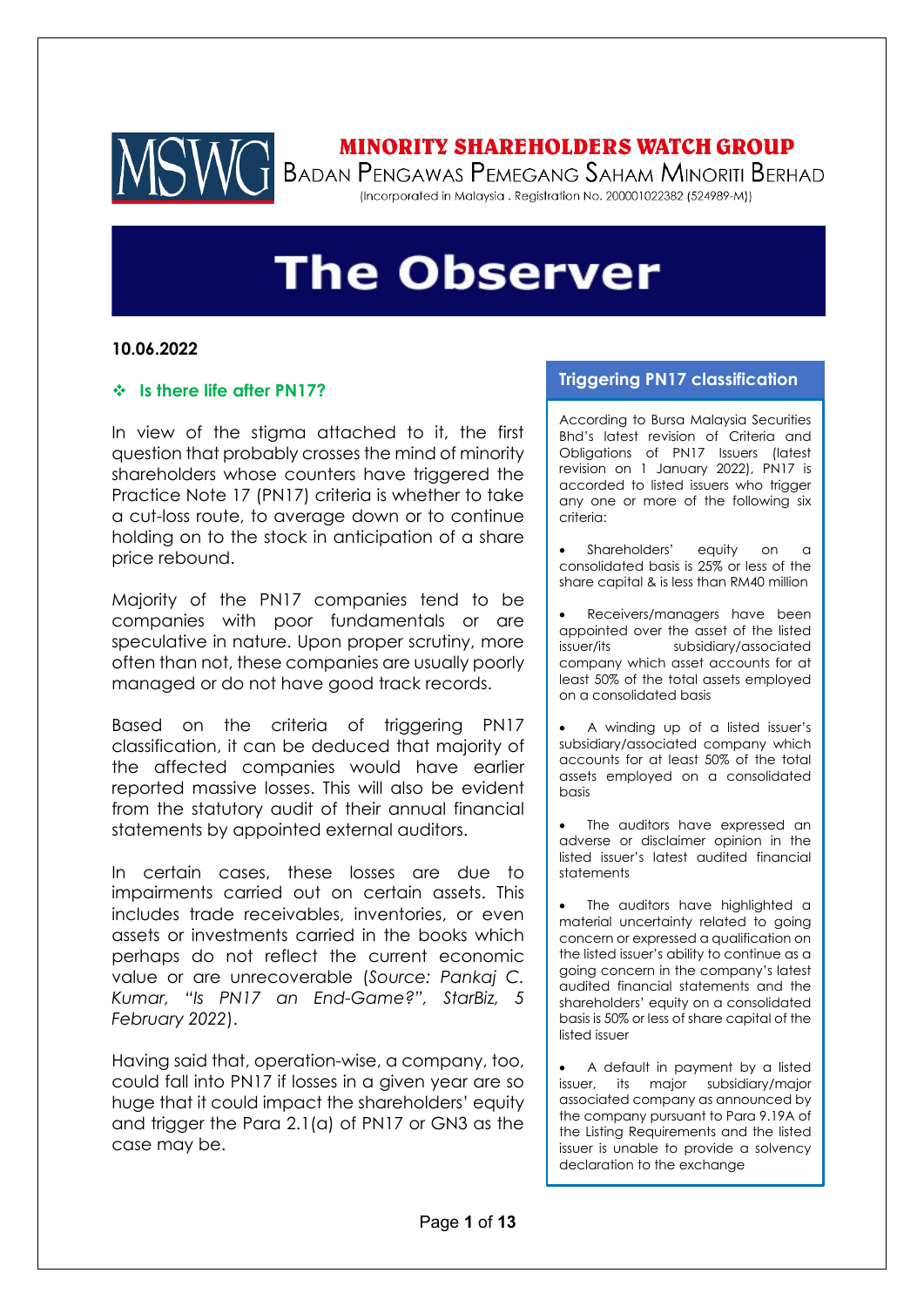Moreover, auditors can also be instrumental in determining the trigger points as both Para 2.1(d) and Para 2.1(e) of PN17 and Para 2.1(f) and Para 2.1(g) of GN3 are related to the opinion of the auditor on the financial statements that are presented.

## **Escape route for the minority shareholders**

Interestingly, some investors are unaware that they are holding on to counters that have been classified under PN17 out of their own ignorance, i.e., their failure to keep track of the companies' they invest in. Worse still, some investors do not even notice that these companies have been delisted.

Perhaps this is what distinguishes an informed investor from an ordinary investor. The former will keep tabs on the performance of their stock.

Once they discover that the companies' they have invested in are experiencing declining performance or showing early signs of financial difficulties, they will tend to make quick decisions. Usually, they will cut their losses.

Unfortunately, most investors believe that "what comes down will go up again one day" (in contrast to "what goes up will come down"). Eventually when they are motivated enough to cut losses, the companies are at the point of no return and on the brink of being delisted.

Especially during the current challenging times, investors must ensure that they conduct pulse-checks on their investments more frequently than during boom time. A full medical check-up will be better.

In times of economic uncertainties, blue chip stocks tend to better weather stock market turbulence compared to their low-liner counterparts simply because they are more likely to be better managed or have ample cash flow to keep them afloat – the so called war chest.

Adding to this risk of business survival is the unbecoming trend of some business owners getting less committed to salvaging their business when they find their companies labelled as PN 17.

They might easily give up their businesses after encountering some financial distress. If they discover that the loans amount is higher than the value of their assets – or if they foresee little prospect of recovery – they have no qualm of giving up their business by letting their companies fall into PN17 and eventually go bankrupt. Some indulge in insider trading and exit at higher prices earlier – well before the company is delisted or wound up.

Then there is this Cockroach Theory whereby when a company announces some bad news to the public – i.e., a default in loan repayments, accounting issues or a delay in releasing their financial results – there are likely to be more bad news in the pipeline.

The analogy is that when we come across one cockroach in our cabinet, there tends to be many more cockroaches hiding at the back of that cabinet.

Even if some companies deserved to be credited for endeavouring to escape the PN17 stranglehold by giving their utmost best to regularise their businesses, not all business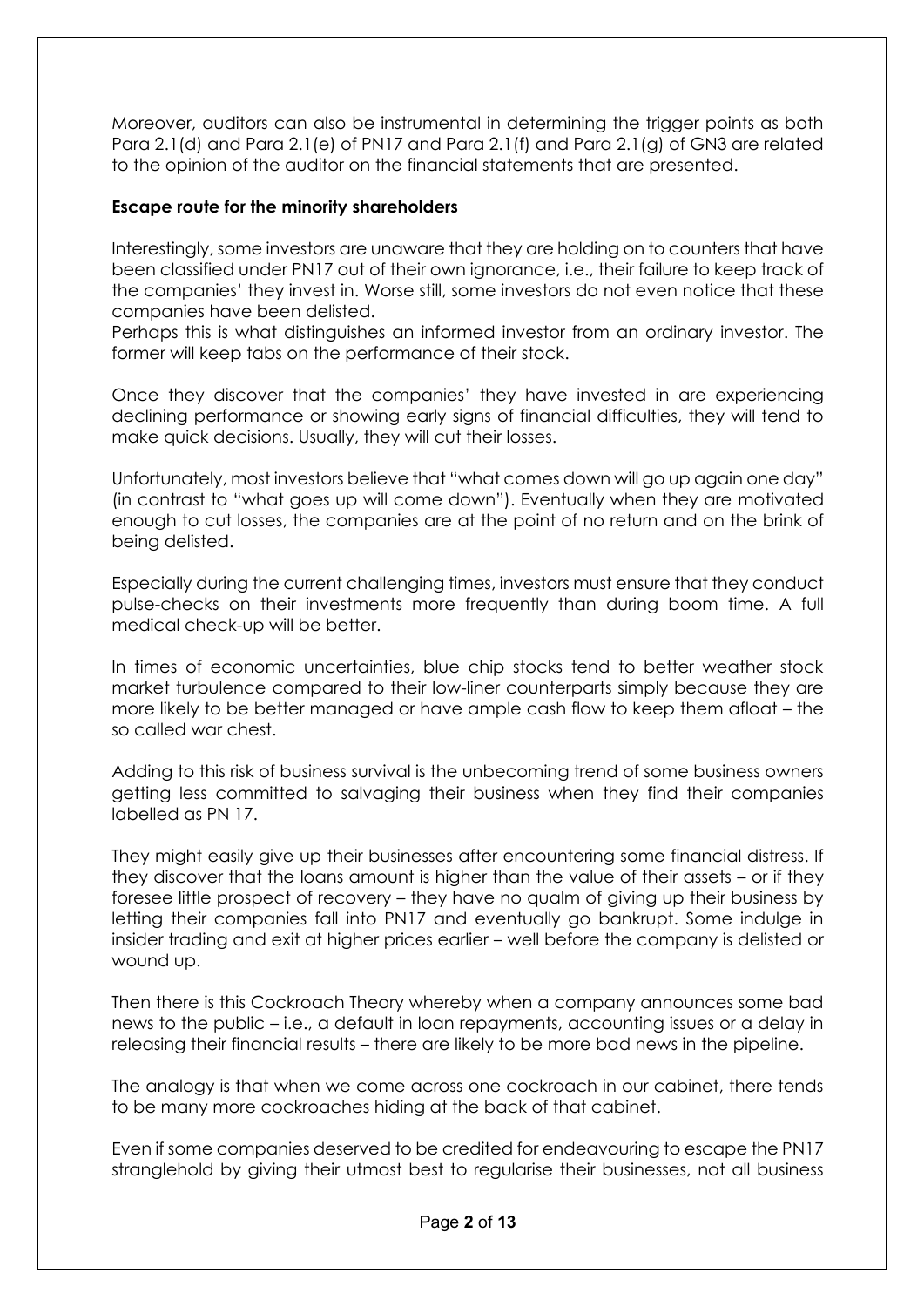owners have the stamina to truly mount a rescue mission. The search for a white knight can entail countless hours of 'humiliating' negotiations. Even if PN17 companies managed to rope in a white knight, the submission, approval, and eventual implementation of the regularisation plans would likely take years to complete.

Set against such harsh reality, minority shareholders should decide whether to cut losses, average down or simply hold on to their PN17 stock.

## **Devanesan Evanson Chief Executive Officer**

**MSWG AGM/EGM Weekly Watch 13 – 17 June 2022** 

For this week, the following are the AGMs/EGMs of companies which are in the Minority Shareholders Watch Group's (MSWG) watch list.

The summary of points of interest is highlighted here, while the details of the questions to the companies can be obtained via MSWG's website at [www.mswg.org.my.](http://www.mswg.org.my/)

| Date & Time                | Company                                       | Quick-take                                                                                                                                                                                                                                                                                                                                                                                                                              |
|----------------------------|-----------------------------------------------|-----------------------------------------------------------------------------------------------------------------------------------------------------------------------------------------------------------------------------------------------------------------------------------------------------------------------------------------------------------------------------------------------------------------------------------------|
| 13.06.22 (Mon)<br>09.30 am | Pharmaniaga Berhad<br>(AGM)                   | The Company benefitted immensely<br>from the Black Swan event, COVID -<br>19 in FYE 2021 when net profit<br>increased 6 times compared to<br>FYE2020 to RM172 million as it was<br>appointed to be the fill and finish<br>vaccine distributor for the country.<br>The challenge for the Company in<br>FYE2022 is to keep its performance<br>intact as the pandemic transitions<br>into an endemic and as demand for<br>vaccine weakens. |
| 15.06.22 (Wed)<br>09.30 am | <b>Boustead Heavy Industries</b><br>Bhd (AGM) | BHIC recorded a revenue of RM149.2<br>million in FY2021, represented a 3%<br>increase from RM145.2 million in 2020,<br>mainly from submarine contracts<br>and other defence-related MRO<br>projects. It managed to turn around<br>in FY2021 to record a net profit of<br>RM15.2 million against net loss of<br>RM50.6 million previously after the<br>implementation of various strategic<br>initiatives.                               |
| 15.06.22 (Wed)<br>10.00 am | <b>WCT Holdings Berhad</b><br>(AGM)           | WCT's revenue remained largely,<br>unchanged in FY21 at RM1.70 billion<br>as compared to FY2020. Despite<br>stagnant revenue growth, its net<br>profit leapt 146% to RM9.72 million<br>from a net loss of RM213.6 million<br>registered in previous year due to<br>strong operating profit growth from<br>all our business segments.                                                                                                    |
| 15.06.22 (Wed)<br>10.00 am | Far East Holdings Berhad<br>(AGM)             | Far East registered a 4% increase in<br>RM693.58<br>to<br>million<br>revenue<br>in.<br>FY2021. Meanwhile, its PBT improved                                                                                                                                                                                                                                                                                                              |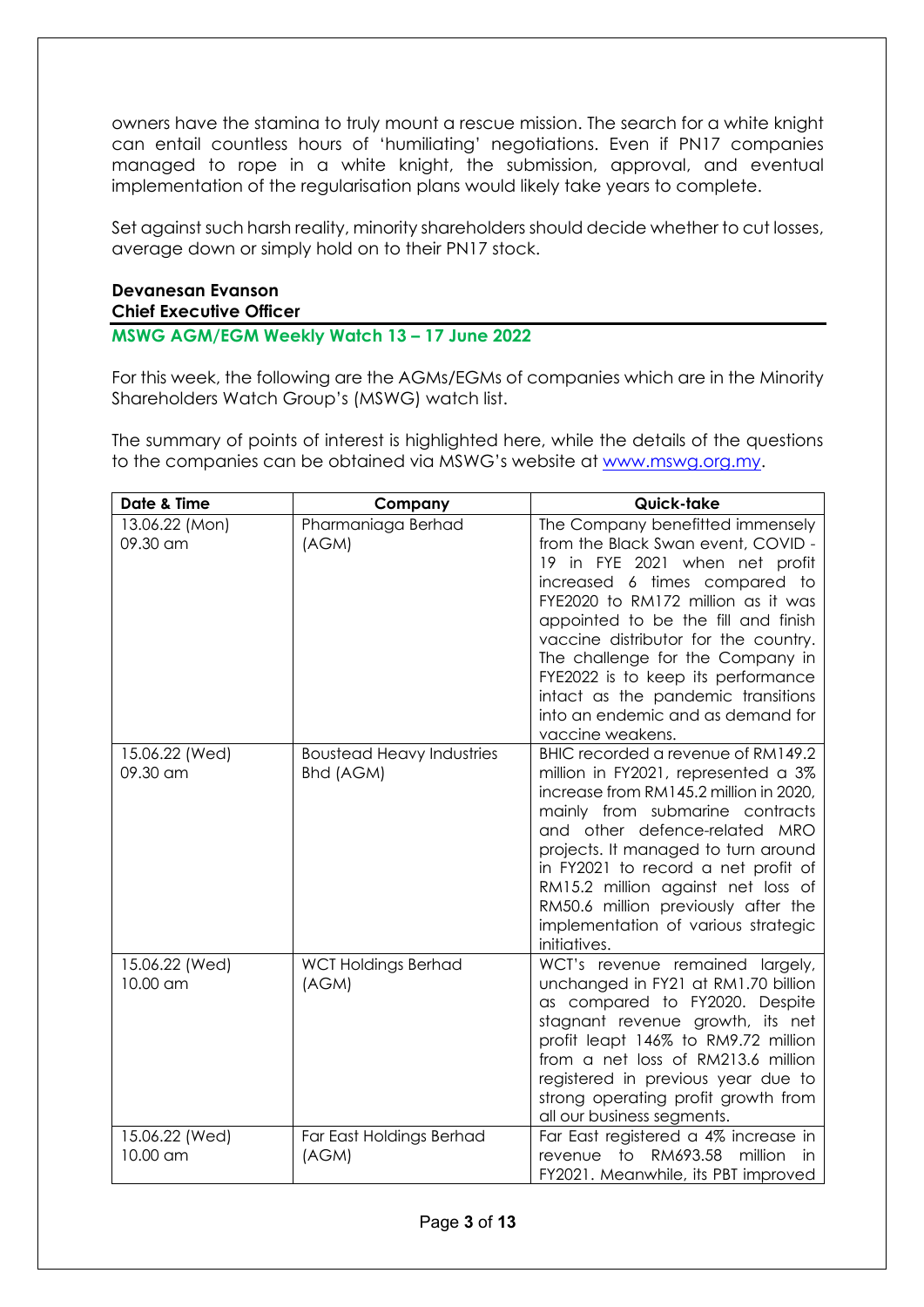|                            |                                 | substantially by 88% to RM210.46<br>million on the<br>back of<br>higher<br>average CPO and PK prices, and<br>higher share of profit from associated<br>companies.<br>its<br>– It<br>expects<br>performance<br>FY2022<br>to<br>in<br>be<br>commendable on the back of stable<br><b>FFB</b><br>production<br>favorable<br>and<br>average CPO and PK prices.                                                                                                                                                                                 |
|----------------------------|---------------------------------|-------------------------------------------------------------------------------------------------------------------------------------------------------------------------------------------------------------------------------------------------------------------------------------------------------------------------------------------------------------------------------------------------------------------------------------------------------------------------------------------------------------------------------------------|
| 15.06.22 (Wed)<br>10.00 am | Time dotCom Berhad<br>(AGM)     | In FY2021, TIME posted a 14% year-<br>increase in revenue to<br>on-year<br>RM1,396.4 million (FY2020: RM1,223.2<br>million). Revenue from all core<br>product groups posted an increase<br>except for the voice product group.<br>Its net profit stood at RM396.8 million<br>(FY2020: RM326.9 million), which was<br>21%<br>higher<br>$y$ -O- $y$ .<br>lts<br>regional<br>aspirations remain unchanged, and<br>it will continue to focus on meeting<br>demands<br>for<br>cross-border<br>connectivity<br>regional data<br>and<br>centres. |
| 15.06.22 (Wed)<br>10.00 am | Caely Holdings Bhd<br>(EGM)     | The EGM is to seek shareholders'<br>deliberation on the removal of seven<br>existing directors and appointment<br>of four new directors. The EGM is<br>called in pursuant to a special notice<br>dated 17 May 2022 (according to<br>Sections<br>206<br>and<br>322<br>of<br>the<br>Companies Act 2016) dated 17 May<br>2022. The notice was served on Caely<br>shareholders<br>who<br>three<br>by<br>collectively holding at least ten per<br>centum of the issued share capital of<br>the Company in aggregate.                           |
| 15.06.22 (Wed)<br>11.00 am | Lii Hen Industries Bhd<br>(AGM) | The Company could not avail itself to<br>benefit from the strong<br>demand<br>experienced<br>by<br>furniture<br>manufacturer during the pandemic<br>due to high costs such as container<br>costs and raw material costs. Better<br>cost containment should see it<br>achieving a stronger set of results for<br>FYE 2022.                                                                                                                                                                                                                 |
| 15.06.22 (Wed)<br>02.00 pm | Lii Hen Industries Bhd<br>(EGM) | Lii Hen proposed to issue about 360<br>million bonus shares on the basis of<br>two bonus shares for every one<br>existing share held.                                                                                                                                                                                                                                                                                                                                                                                                     |
| 15.06.22 (Wed)<br>02.30 pm | Mudajaya Group Berhad<br>(AGM)  | Mudajaya<br>reported<br>higher<br><b>PBIT</b><br>amounting RM57.2 million for FY2021,<br>represented an increase of more<br>than 100% as compared to RM9.9<br>million in preceding financial year.<br>The higher PBIT was contributed by<br>lower finance cost, which was                                                                                                                                                                                                                                                                 |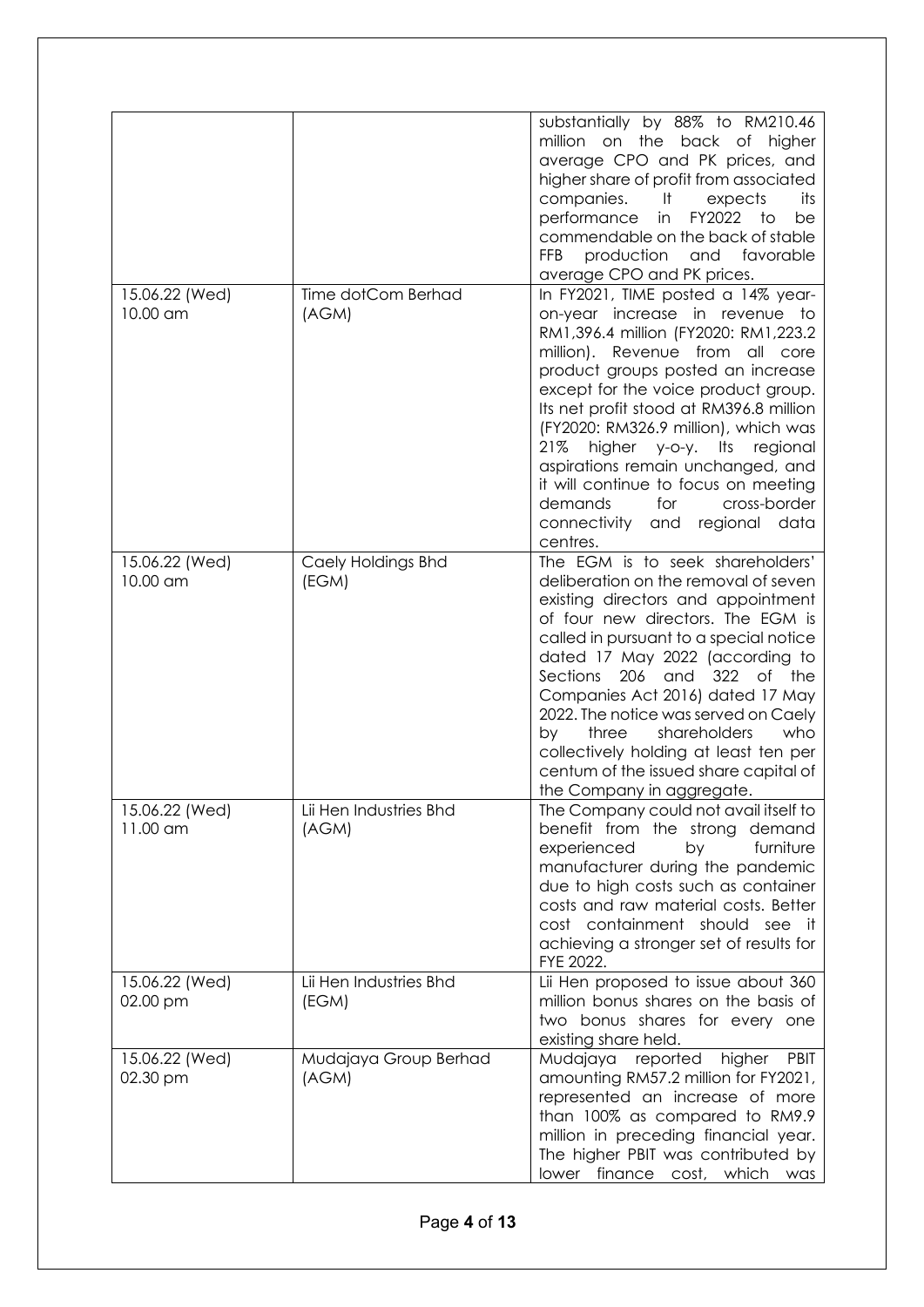|                             |                                          | consistent with the repayment of<br>loan and borrowings made during                                                                                                                                                                                                                                                                                                                                                                                                                                                                                                                                                                                                                                                          |
|-----------------------------|------------------------------------------|------------------------------------------------------------------------------------------------------------------------------------------------------------------------------------------------------------------------------------------------------------------------------------------------------------------------------------------------------------------------------------------------------------------------------------------------------------------------------------------------------------------------------------------------------------------------------------------------------------------------------------------------------------------------------------------------------------------------------|
|                             |                                          | the financial year.                                                                                                                                                                                                                                                                                                                                                                                                                                                                                                                                                                                                                                                                                                          |
| 15.06.22 (Wed)<br>02.30 pm  | Oriental Holdings Berhad<br>(AGM)        | The Group recorded a revenue of<br>RM3.3 billion in FY2021 (FY2020: RM3.4<br>billion) which was mainly contributed<br>by the Automotive<br>(49%)<br>and<br>Plantation<br>(25%)<br>segments.<br>Meanwhile, its PBT increased by 462%<br>RM606.8<br>million<br>y-o-y to<br>(2020)<br>RM107.9 million) due to the strong rise<br>in palm product prices. It continues<br>focus<br>to<br>expanding<br>its<br>on<br>Automotive,<br>Plantation<br>and<br>Healthcare segments, as well as<br>venturing into the retail pharmacy<br>transitional<br>centre<br>and<br>care<br>management to provide long-term<br>income streams in the future.                                                                                        |
| 16.06.22 (Thur)<br>09.30 am | <b>Boustead Holdings Berhad</b><br>(AGM) | 2021, Boustead achieved<br>In.<br>a<br>significant turnaround, recording a<br>net profit of RM479 million following a<br>net loss of RM501 million in 2020. All its<br>business divisions delivered stronger<br>results<br>with<br>Plantation,<br>Pharmaceutical<br>and<br>Trading,<br>Finance & Investment being the star<br>performers. The group recording a<br>43% increase in revenue from RM7.9<br>billion a year ago to RM11.3 billion.                                                                                                                                                                                                                                                                               |
| 16.06.22 (Thur)<br>10.00 am | Sime Darby Plantation<br>Berhad (AGM)    | Group generated<br>The<br>total<br>a<br>revenue of RM18.7 billion (FY2020:<br>RM13.1 billion), an impressive 43%<br>year-on-year increase from FY2020,<br>spurred by the rally in CPO price due<br>to tight supply. Net profit was 90%<br>higher at RM2.26 billion (FY2020:<br>RM1.19 billion). This performance was<br>achieved against the backdrop of<br>elevated crude oil prices which have<br>led to rising input costs including<br>fertiliser and long-standing labour<br>shortages issues. Given its stellar<br>performance, the Board approved a<br>dividend of 20.28 sen per share for<br>FY2021, representing 60% of recurring<br>net earnings which is the highest<br>payout since listing in November<br>2017. |
| 16.06.22 (Thur)<br>10.00 am | Capital A Berhad<br>(AGM)                | The Group's revenue decreased by<br>44% y-o-y to RM1.8 billion despite a<br>healthy load factor of 74%. The<br>revenue from airlines dropped by<br>62% as the Group was operating at<br>only 36% of capacity compared to<br>2020.                                                                                                                                                                                                                                                                                                                                                                                                                                                                                            |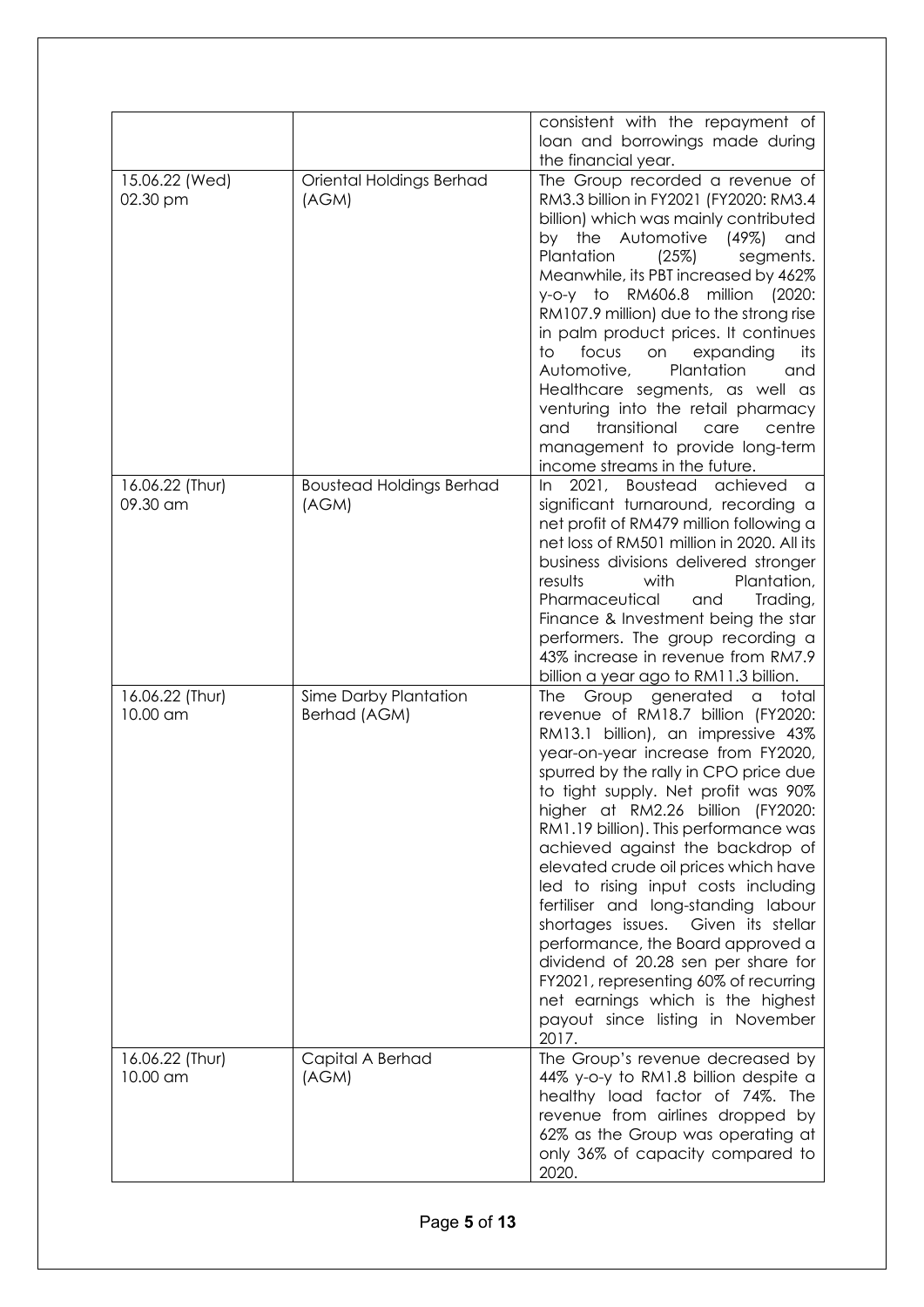|                             |                                    | Its digital business saw a jump of 76%<br>y-o-y as it captured greater market<br>share through aggressive expansion<br>across the different lines of business.<br>As such, its net loss had narrowed by<br>37% to RM3.7 billion as compared to<br>a net loss of RM5.9 billion from the<br>previous year.                                                                               |
|-----------------------------|------------------------------------|----------------------------------------------------------------------------------------------------------------------------------------------------------------------------------------------------------------------------------------------------------------------------------------------------------------------------------------------------------------------------------------|
|                             |                                    | On 7 January 2022, Capital A was<br>classified<br>PN17-affected<br>$\alpha$ s<br>a<br>company. The robust and diverse<br>company portfolios will allow Capital<br>A to fast track the regularisation of its<br>financial position and affirm the<br>strong viability of its business moving<br>forward.                                                                                |
|                             |                                    | The outlook for its airline business in<br>2022 is positive with the reopening of<br>international borders and it aims to<br>return to pre-Covid capacity on<br>many of its core routes by the end of<br>2022.                                                                                                                                                                         |
| 16.06.22 (Thur)<br>10.00 am | G3 Global Berhad<br>(AGM)          | The Company has been loss making<br>for the last 5 financial years, but its<br>51%<br>acquisition<br>Оf<br><b>Bestinet</b><br>Healthcare could reverse its fortunes.<br>The question remains about the<br>timing of its entry into the antigen kit<br>distribution business as the pandemic<br>enters an endemic stage<br>and<br>demand for these antigen kits is<br>starting to wane. |
| 16.06.22 (Thur)<br>10.00 am | Cocoaland Holdings Berhad<br>(AGM) | Cocoaland recorded a 3% decline in<br>revenue to RM210.3 million in FY2021<br>with its gummy products remaining<br>the core product of the business<br>(contributed 57.8% of total revenue).<br>Meanwhile, it achieved higher PBT of<br>RM29.8 million in FY2021, compared<br>to RM27.3 million in FY2020, driven by<br>rationalisation<br>effective<br>cost<br>measures.              |
| 16.06.22 (Thur)<br>11.00 am | Parkwood Holdings Berhad<br>(AGM)  | Despite<br>the<br>adverse<br>operating<br>results, the Group's financial position<br>remained healthy. Total assets as at<br>end of FY2021 stood at RM181.71<br>million while total equity attributable<br>to owners of the Company stood at<br>RM150.77 million, translating to net<br>assets per share of RM0.55.                                                                    |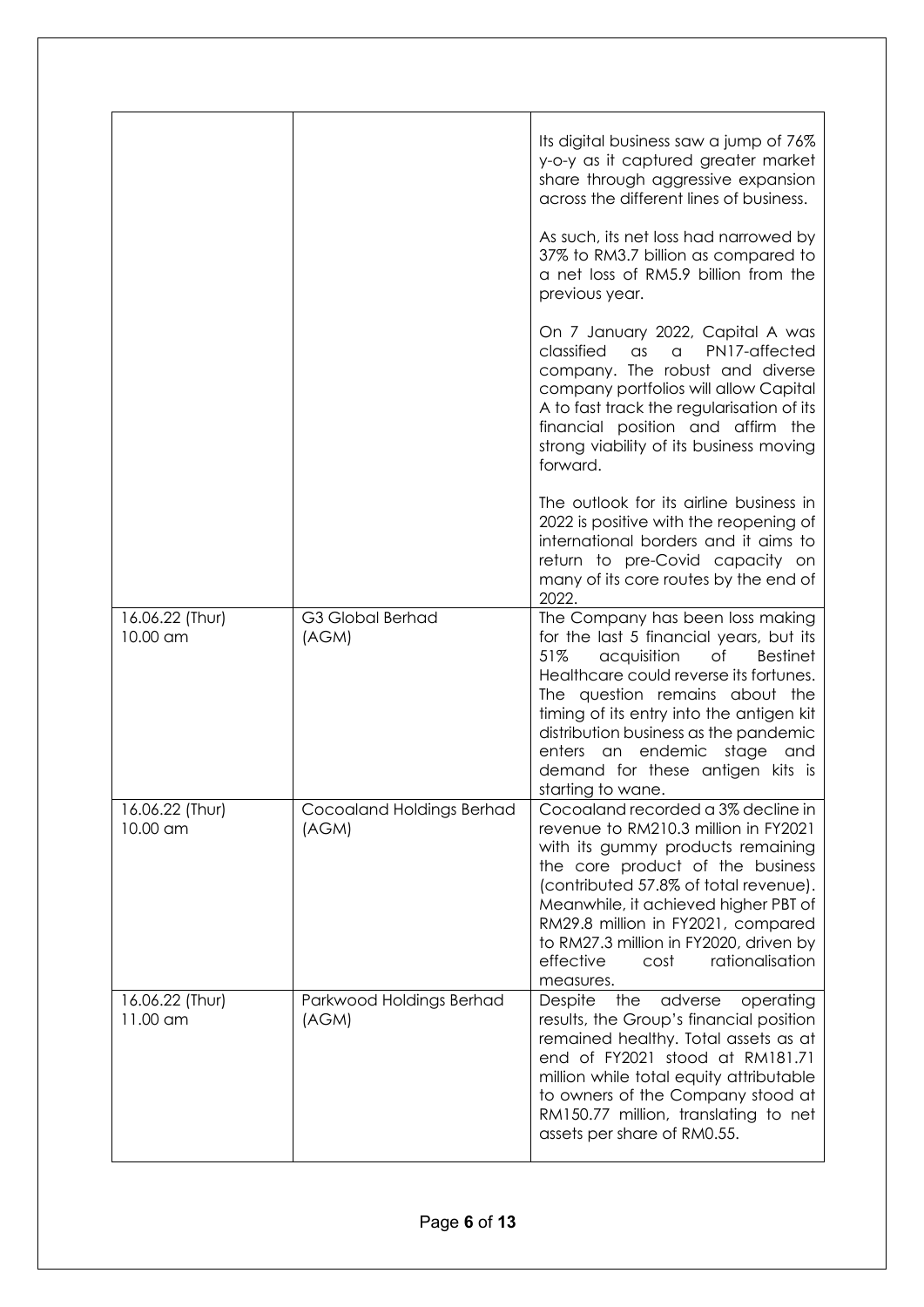| 16.06.22 (Thur)<br>11.00 am | POS Malaysia Berhad<br>(AGM)                   | Pos Malaysia achieved revenue of<br>RM2.2 billion in FY2021, representing a<br>5.9% decline from the previous year.<br>The loss for the year stood at RM335.7<br>million. The performance in 2021<br>reflected the disruption to its business<br>caused by the pandemic,<br>the<br>decline<br>structural<br>of<br>the<br>mail<br>business, the elevated<br>costs of<br>compliance with pandemic SOPs,<br>reorganisation<br>and<br>restructuring<br>charges, and a drop in e-commerce<br>volumes since the end of the MCO.                                                                        |
|-----------------------------|------------------------------------------------|--------------------------------------------------------------------------------------------------------------------------------------------------------------------------------------------------------------------------------------------------------------------------------------------------------------------------------------------------------------------------------------------------------------------------------------------------------------------------------------------------------------------------------------------------------------------------------------------------|
| 16.06.22 (Thur)<br>03.00 pm | <b>UEM Edgenta Berhad</b><br>(AGM)             | UEM Edgenta recorded a strong<br>rebound in financial performance<br>with a 13% and 225.6% growth in<br>revenue and profit, to RM2.29 billion<br>and RM42.4 million in FY2021.<br>Nevertheless,<br>financial<br>its<br>performance in FY2021 was still way<br>below the pre-pandemic period of<br>RM2.41 billion revenue and net profit<br>of RM181.8 million in FY2019.                                                                                                                                                                                                                         |
| 17.06.22 (Fri)<br>10.30 am  | Leong Hup International<br>Berhad (AGM)        | Hup posted<br>Leong<br>record<br>$\alpha$<br>operational revenue of RM7.14 billion<br>in FY 2021, an increase of 18.4%, as<br>compared to RM6.03 billion the year<br>before. This was on the back of solid<br>performance of the Livestock and<br>Feedmill segments, where revenue<br>increased by 16.7% and 20.7% Y-o-Y<br>respectively. PATAMI was RM85.40<br>million in FY2021, as compared to<br>RM113.15 million in the preceding<br>financial year,<br>caused<br>the<br>by<br>prolonged pandemic impact and<br>lockdown-induced<br>demand<br>weakness across all the operating<br>markets. |
| 17.06.22 (Fri)<br>10.30 am  | Press Metal Aluminium<br>Holdings Berhad (AGM) | The Group's PBT increased by 120.4%<br>to RM1.44 billion as compared to the<br>preceding financial year, stemming<br>from higher revenue during the year<br>and increased contribution from its<br>associated companies.<br>This<br>was<br>partially offset by rising operating<br>costs and annual accrual for state<br>sales tax amounting to RM50.0 million<br>during the year.                                                                                                                                                                                                               |

| One of the points of interest to be raised: |                                                                                                                                                                                                |
|---------------------------------------------|------------------------------------------------------------------------------------------------------------------------------------------------------------------------------------------------|
| Company                                     | <b>Points/Issues to Be Raised</b>                                                                                                                                                              |
| Pharmaniaga Berhad<br>(AGM)                 | The Company achieved its highest net profit in FYE 2021 when<br>its net profit increased almost six-fold to RM172.2 million from<br>RM26.3 million in FYE 2020. The stellar performance of the |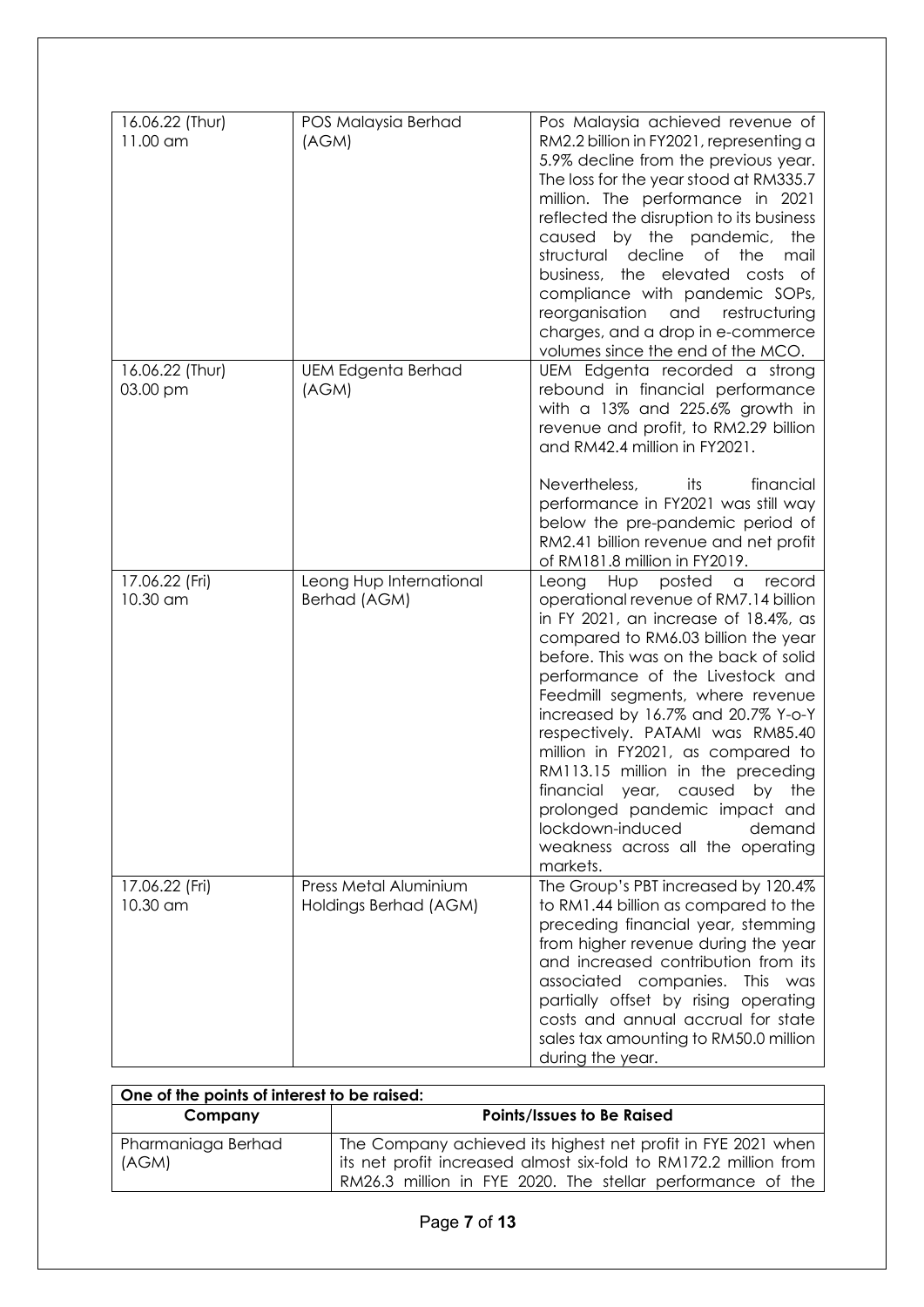|                                               | Company was mainly due its provision of nearly 23 million doses<br>of Sinovac vaccine to the Government and the private sector<br>in FYE 2021. (Page 30 of AR 2021).                                                                                                                                                                                                                                                                             |
|-----------------------------------------------|--------------------------------------------------------------------------------------------------------------------------------------------------------------------------------------------------------------------------------------------------------------------------------------------------------------------------------------------------------------------------------------------------------------------------------------------------|
| <b>Boustead Heavy Industries</b><br>Bhd (AGM) | Given that the pandemic was a 'Black Swan' event, what are<br>the measures that will be taken by the Company to supplement<br>the loss of revenue from the provision of vaccines as the<br>pandemic enters the endemic stage and as demand wanes?<br>As at 31 March 2022, the group's current ratio stood at a mere<br>0.48x. Cash and bank balances depleted to RM2.691m while on<br>the other side of the balance sheet, the group's loans and |
|                                               | borrowings stood at a staggering amount of RM280.166m. Net<br>gearing was at an elevated level of 3.2x.                                                                                                                                                                                                                                                                                                                                          |
|                                               | What are the measures being taken/ to be taken to<br>a)<br>address the liquidity risks?                                                                                                                                                                                                                                                                                                                                                          |
|                                               | Is the company planning any capital-raising exercises to<br>b)<br>address the liquidity issue and the elevated gearing level?                                                                                                                                                                                                                                                                                                                    |
| <b>WCT Holdings Berhad</b><br>(AGM)           | There is an allowance for expected credit loss (ECL) of<br>RM28,164,000 in FY2021 (FY2020: Nil) arising from receivables<br>from the settlement agreement (Page 246 & Pages 267-271 of<br>the Annual Report 2021).                                                                                                                                                                                                                               |
|                                               | What is the prospect of reversing the ECL amount?                                                                                                                                                                                                                                                                                                                                                                                                |
| Far East Holdings Berhad<br>(AGM)             | The Group registered an 8.4% decline in FFB production to<br>289,985MT in FY2021. However, the yield improved in most<br>estates in the last 4 months of 2021. The Group recorded higher<br>FFB yield of 17.01MT per hectare compared to the average<br>yield in Pahang State and Peninsular Malaysia in 2021 of<br>15.43MT per hectare and 16.24MT respectively. (page 44 of<br>Annual Report (AR) 2021)                                        |
|                                               | What are the reasons for the improvement in yield in the<br>a)<br>last 4 months of 2021?                                                                                                                                                                                                                                                                                                                                                         |
|                                               | Was the yield improvement sustaining into the first 5 months<br>b)<br>of this year?                                                                                                                                                                                                                                                                                                                                                              |
|                                               | What is the outlook for the remaining of 2022?<br>$\mathsf{C}$                                                                                                                                                                                                                                                                                                                                                                                   |
| Time dotCom Berhad<br>(AGM)                   | The Group's commitment to delivering high-speed, highly<br>reliable and consistent Internet services contributed to the<br>strong revenue growth from the Retail segment in FY2021. The<br>Group's recognition as Malaysia's Most Consistent Broadband<br>Provider based on analysis by Ookla® of Speedtest<br>Intelligence® data from Q1 2020 through Q4 2021 is a testament<br>to this commitment. (page 10 of AR 2021)                        |
|                                               | How fast and reliable is TIME's Internet speed and services<br>$\alpha$<br>as compared to its peers? What other competitive<br>advantages does it have over its peers?                                                                                                                                                                                                                                                                           |
|                                               | What are the main criteria for the Group to be recognised<br>b)<br>as Malaysia's Most Consistent Broadband Provider?                                                                                                                                                                                                                                                                                                                             |
| Lii Hen Industries Bhd<br>(AGM)               | The Company is a major exporter of furniture to the US where<br>95% of its revenue in FYE 2021 came from the US. Sustainable                                                                                                                                                                                                                                                                                                                     |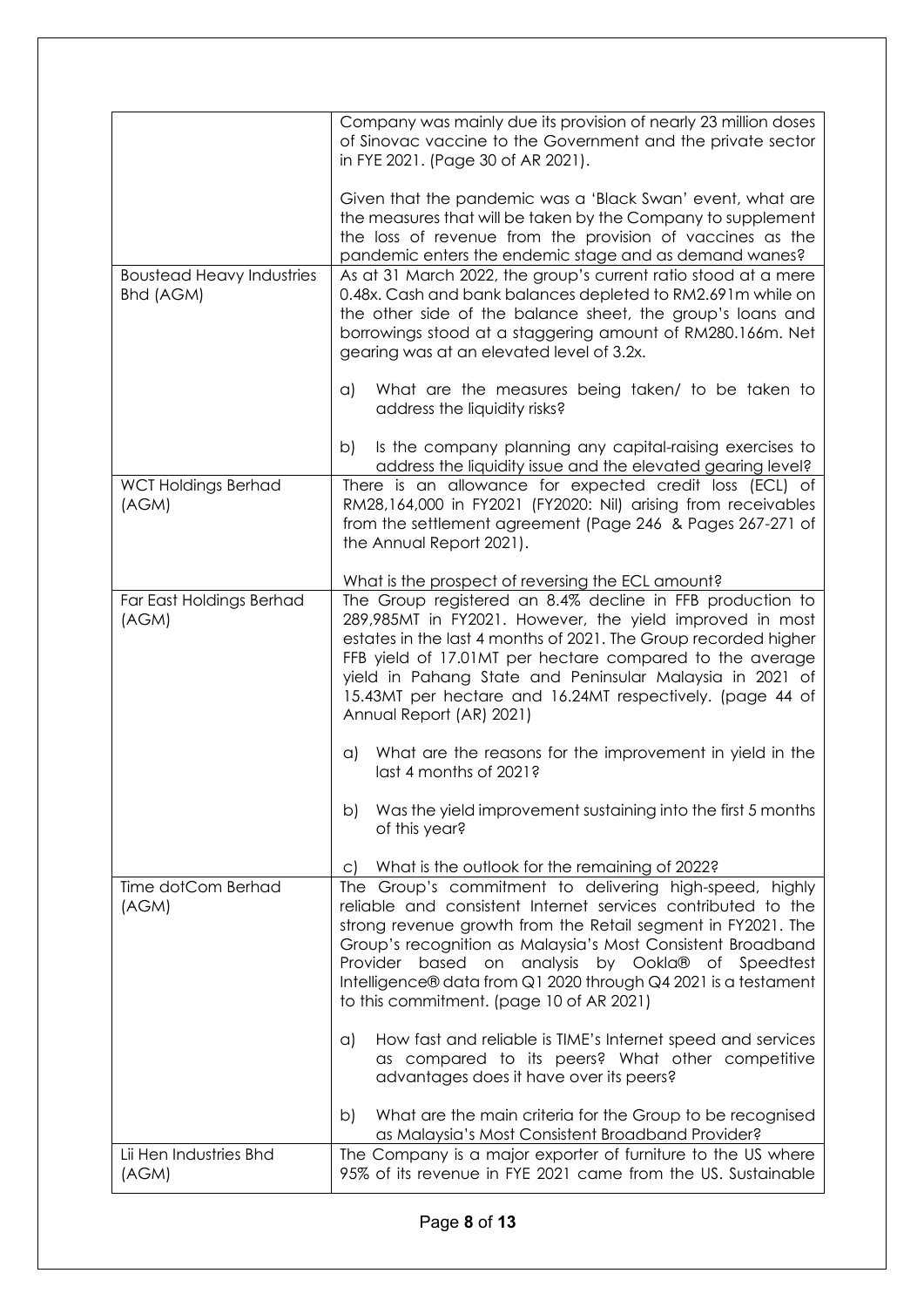|                                          | foresting is an issue that has been gaining traction throughout<br>the world and buyers may switch their purchases if they discover<br>that the manufacturer indulges in procurement for its forest<br>products which is not in line with 'environmentally friendly<br>practices'.<br>How does the Company ensure that the timber it sources is from                  |
|------------------------------------------|-----------------------------------------------------------------------------------------------------------------------------------------------------------------------------------------------------------------------------------------------------------------------------------------------------------------------------------------------------------------------|
|                                          | sustainable forests?                                                                                                                                                                                                                                                                                                                                                  |
| Mudajaya Group Berhad<br>(AGM)           | Order book<br>Construction contracts<br>a)<br>What is the current order book for the Group's<br>i.<br>construction contracts?                                                                                                                                                                                                                                         |
|                                          | ii.<br>How long will the current order book last?                                                                                                                                                                                                                                                                                                                     |
|                                          | iii.<br>What is the targeted order book replenishment in the<br>next two financial years?                                                                                                                                                                                                                                                                             |
|                                          | Manufacturing<br>b)<br>Mudajaya intends to participate selectively in various<br>tenders to replenish its manufacturing order book of RM25<br>million, based on current production capacity and<br>schedule (Page 47 of the Annual Report).                                                                                                                           |
|                                          | i.<br>How long will the order book of RM25 million last?                                                                                                                                                                                                                                                                                                              |
|                                          | ii.<br>What is the current production capacity?                                                                                                                                                                                                                                                                                                                       |
|                                          | iii.<br>What is the targeted order book replenishment in the<br>next two financial years?                                                                                                                                                                                                                                                                             |
| Oriental Holdings Berhad<br>(AGM)        | Retail operations in Singapore recorded a significant decrease<br>revenue and operating profit by 35.0% and 50.6%<br>in<br>respectively. This was mainly due to the lower number of cars<br>sold by 53.4% in line with the cut in Certificate of Entitlement<br>("COE") quota by the Land Transport Authority ("LTA") and<br>surge in COE prices. (page 26 of AR2021) |
|                                          | Given that the retail operations in Singapore contributes<br>a)<br>22.6% to the Group's total revenue in FY2021, does the<br>Group expect the declining trend in revenue contribution<br>from Singapore to continue, going forward?                                                                                                                                   |
|                                          | What are the measures to be taken by the Group to<br>b)<br>improve revenue contribution from Singapore?                                                                                                                                                                                                                                                               |
| <b>Boustead Holdings Berhad</b><br>(AGM) | Under Reinventing Boustead strategy, which was introduced<br>towards the end of 2020 and rolled out in 2021, it aims to achieve<br>4x market capitalisation in 3 years.                                                                                                                                                                                               |
|                                          | What is the target market capitalisation in absolute term?<br>$\alpha$                                                                                                                                                                                                                                                                                                |
|                                          | What is the end date for the 3-year Reinventing Boustead<br>b)<br>strategy?                                                                                                                                                                                                                                                                                           |
| Sime Darby Plantation<br>Berhad (AGM)    | Employee related payables increased to RM0.53 million<br>1.<br>(2020: RM0.36 million). Included in the Groups' employee<br>related payables is a provision for remediation of<br>recruitment fees totalling of RM81.9 million to its existing                                                                                                                         |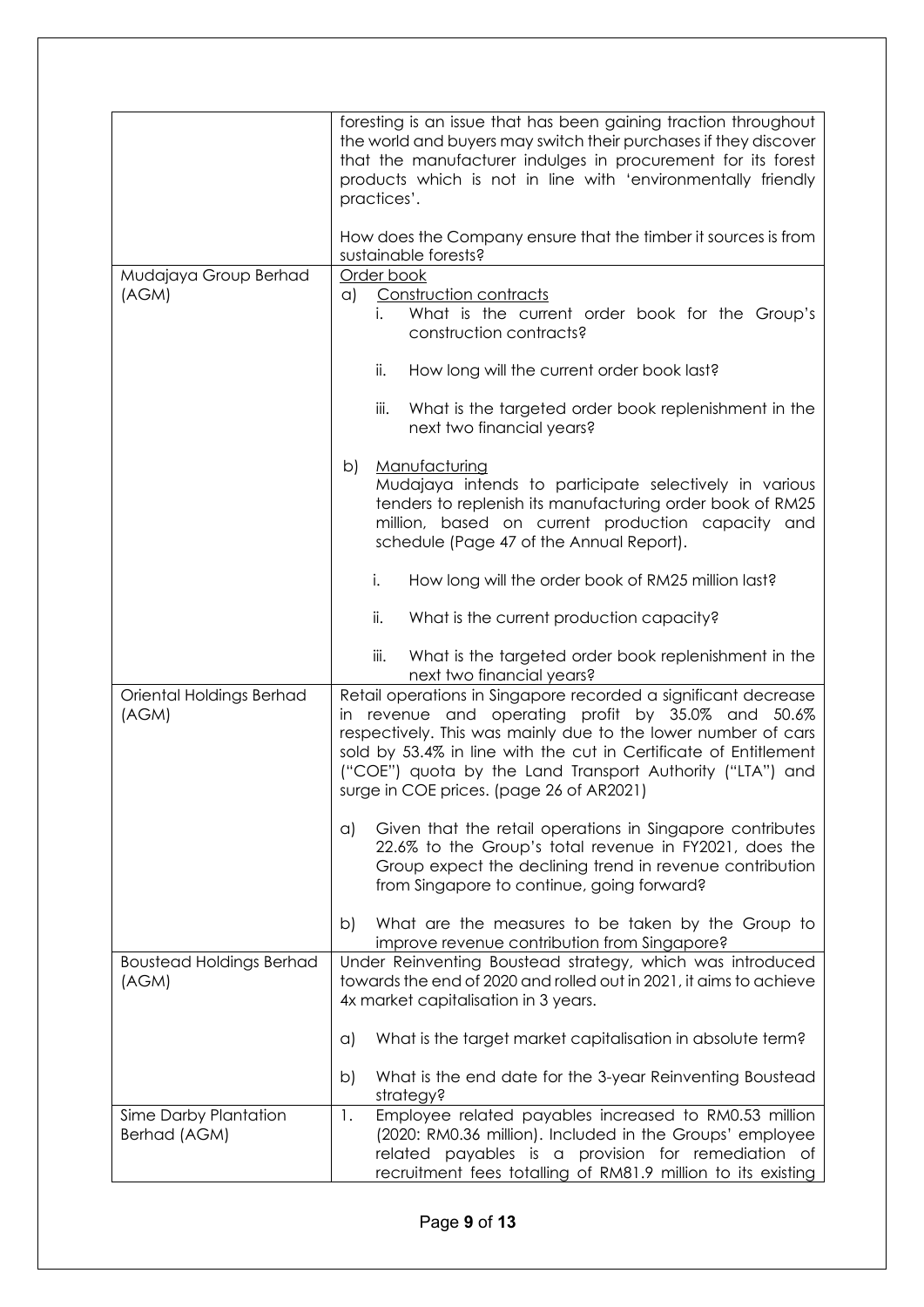|                                           | workers and former workers who left the Group on or after<br>1 November 2018. (Note 41, page 200 of IAR2021)                                                                                                                                                                                                                                                                                                                                                                                              |
|-------------------------------------------|-----------------------------------------------------------------------------------------------------------------------------------------------------------------------------------------------------------------------------------------------------------------------------------------------------------------------------------------------------------------------------------------------------------------------------------------------------------------------------------------------------------|
|                                           | How many total foreign workers were compensated in<br>a)<br>relation to the above?                                                                                                                                                                                                                                                                                                                                                                                                                        |
|                                           | On 28 January 2022, the United States Customs and<br>b)<br>Border Protection ("USCBP") issued a notice of finding<br>against the Group (Note 50, page 246 of IAR2021).<br>Does the Group expect further compensations to be<br>made to its foreign workers in 2022 with the notice of<br>findings issued by USCBP and following the completion<br>of Impactt Limited's report? If yes, what is the<br>estimated compensation to be paid?                                                                  |
|                                           | 2.<br>Certain subsidiaries in Indonesia are subject to revocation<br>and evaluation of forest area concession licenses in<br>accordance with the decree of the Ministry of Environment<br>and Forestry ("KLHK") of the Republic of Indonesia dated 5<br>January 2022. Based on the decree, the total area of the<br>subsidiaries which are subject to the revocation and<br>evaluation of forest concession licenses was 40,065 and<br>69,619 hectares respectively. (Note 51(d), page 247 of<br>IAR2021) |
|                                           | In the event that the said revocation and evaluation of<br>forest area concession licenses were to materialise, to what<br>extent will it impact the Group?                                                                                                                                                                                                                                                                                                                                               |
| Capital A Berhad<br>(AGM)                 | On 7 January 2022, Capital A was classified by Bursa Malaysia<br>as falling under Practice Note 17 (PN17). It is in the process of<br>addressing the matter as it does not reflect the reality of its cash<br>flow position. Its robust and diverse company portfolios will allow<br>it to fast-track the regularisation of its financial position and<br>affirm the strong viability of its business moving forward. (page<br>72 of AR 2021)                                                             |
|                                           | How soon will the Company be able to regularise its status<br>considering that it is still incurring losses with increasing<br>shareholders' deficit and current liabilities exceeding its current<br>assets?                                                                                                                                                                                                                                                                                             |
| G3 Global Berhad<br>(AGM)                 | The Company has been in a loss-making position for the past 5<br>financial years. It posted a loss of RM10.4 million in FYE 2021<br>compared to a loss of RM13.4 million in FYE 2020. (Page 6 of AR<br>2021)                                                                                                                                                                                                                                                                                              |
|                                           | What are the steps being taken by the Company to make<br>a)<br>the Company profitable in FYE 2022?                                                                                                                                                                                                                                                                                                                                                                                                        |
|                                           | What is the guidance for revenue and net profit for FYE<br>b)<br>2022?                                                                                                                                                                                                                                                                                                                                                                                                                                    |
| <b>Cocoaland Holdings</b><br>Berhad (AGM) | The Group recorded a decline of 3% in revenue to RM210.3<br>million in FY2021 with gummy products remaining the core<br>product of the business (57.8% of total revenue). The declining<br>revenue was mainly due to softer demand for gummy in the<br>Group's contract manufacturing business in China, the<br>Philippines and Malaysia as well as lower demand for snack                                                                                                                                |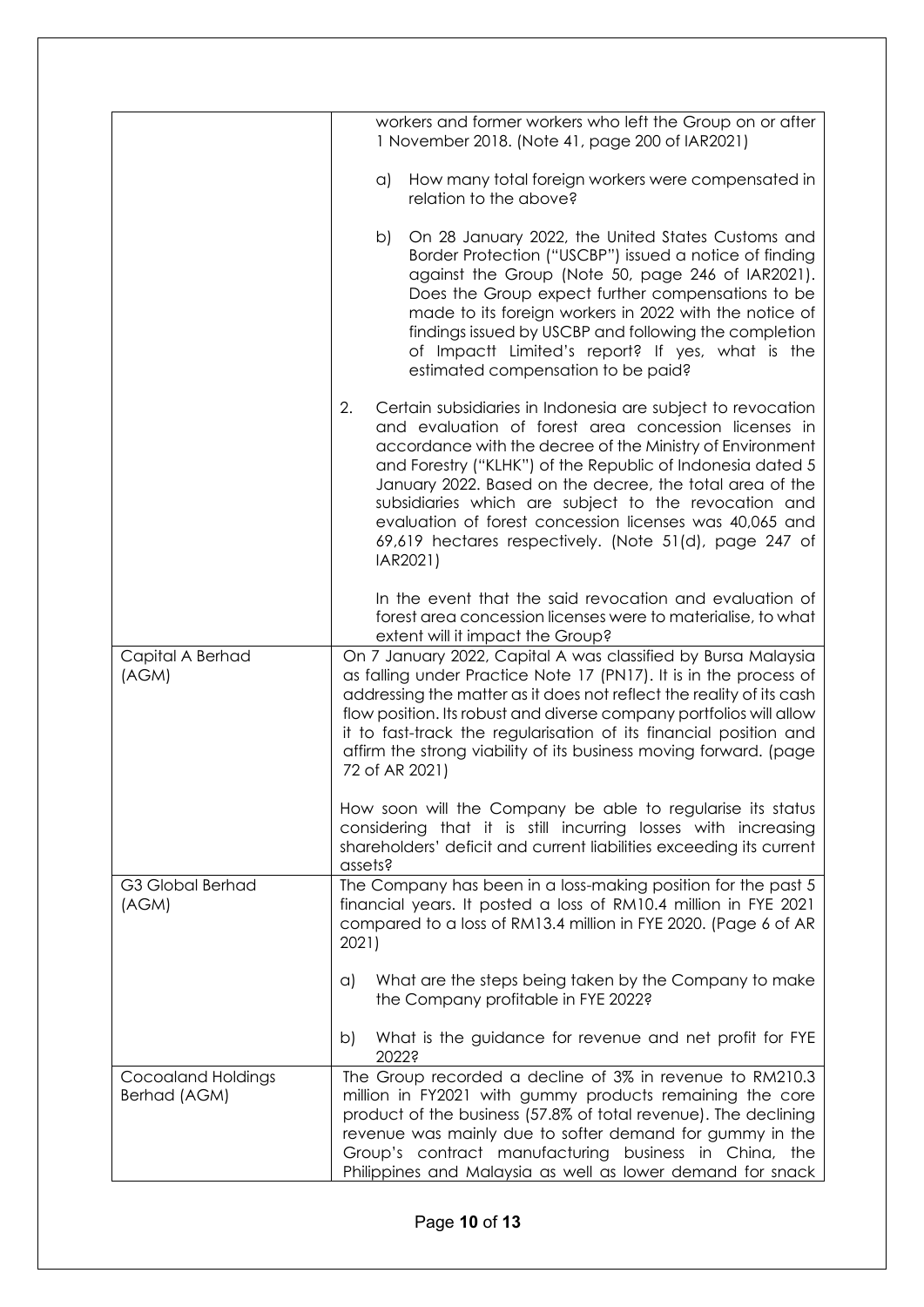|                                    | products in Saudi Arabia. The decline was partly offset by higher<br>revenue earned from in-house gummy in China, Vietnam,<br>Malaysia as well as biscuit confectionery in the domestic<br>market. (page 18 of Annual Report (AR) 2021)                                                      |
|------------------------------------|----------------------------------------------------------------------------------------------------------------------------------------------------------------------------------------------------------------------------------------------------------------------------------------------|
|                                    | Gummy products accounted for 57.8% of the Group's total<br>$\alpha$<br>revenue. What was the total production capacity and<br>average utilisation rate for the gummy lines in FY2021?                                                                                                        |
|                                    | How was the trend of contract manufacturing business for<br>b)<br>gummy products compared to in-house brands over the<br>last five years? Please provide the sales breakdown for the<br>last five years.                                                                                     |
|                                    | What is your strategy regarding sales composition for<br>C)<br>gummy products? Do you expect higher contribution from<br>own brands or contract manufacturing in the next 3-5<br>years?                                                                                                      |
| Parkwood Holdings Berhad<br>(AGM)  | For the financial year under review, the Group recorded a loss<br>before tax (LBT) of RM3.81 million (FY2020: LBT of RM3.81 million)<br>due to higher operating costs during the challenging financial<br>year (Page 10 & Page 64 of the Annual Report 2021).                                |
|                                    | How does the Board plan to address the higher operating<br>a)<br>cost and loss before tax of Parkwood, moving forward?                                                                                                                                                                       |
|                                    | What is Parkwood's financial performance outlook in<br>b)<br>FY2022?                                                                                                                                                                                                                         |
| POS Malaysia Berhad<br>(AGM)       | Both the other income and other expenses dropped sharply<br>from RM101.6m and RM191.7m in FY20 to RM36.7m and<br>RM93.1m respectively in FY21.                                                                                                                                               |
|                                    | What were the main items in both the other income and<br>a)<br>other expenses for FY20 and FY21?                                                                                                                                                                                             |
|                                    | What were the reasons for the significant drop in both the<br>b)<br>other income and other expenses in FY21?                                                                                                                                                                                 |
| <b>UEM Edgenta Berhad</b><br>(AGM) | The Company had incurred RM12.6 million of one-off staff<br>rationalisation cost in FY2021 for the infrastructure services and<br>asset consultancy divisions (page 299, Note 41 – Segment<br>information, AR2021).                                                                          |
|                                    | What was the staff rationalisation exercise about?<br>a)                                                                                                                                                                                                                                     |
|                                    | Meanwhile, the wages and salaries increased by 12% (or<br>b)<br>RM80.18 million) to RM753.68 million from RM673.5 million<br>previously (page 224, Note 8 - Employee benefits expense,<br>AR2021). The wages and salaries in FY2019 were RM660.82<br>million (page 187, Annual Report 2019). |
|                                    | Please explain the reason for the significant increase in<br>wages and salaries.                                                                                                                                                                                                             |
|                                    | In FY2021, UEM Edgenta had recorded an unusual high<br>$\mathsf{C}$<br>number of resignations and recruitment of non-executive<br>staff (page 93 of AR2021). A total of 8,095 non-executive                                                                                                  |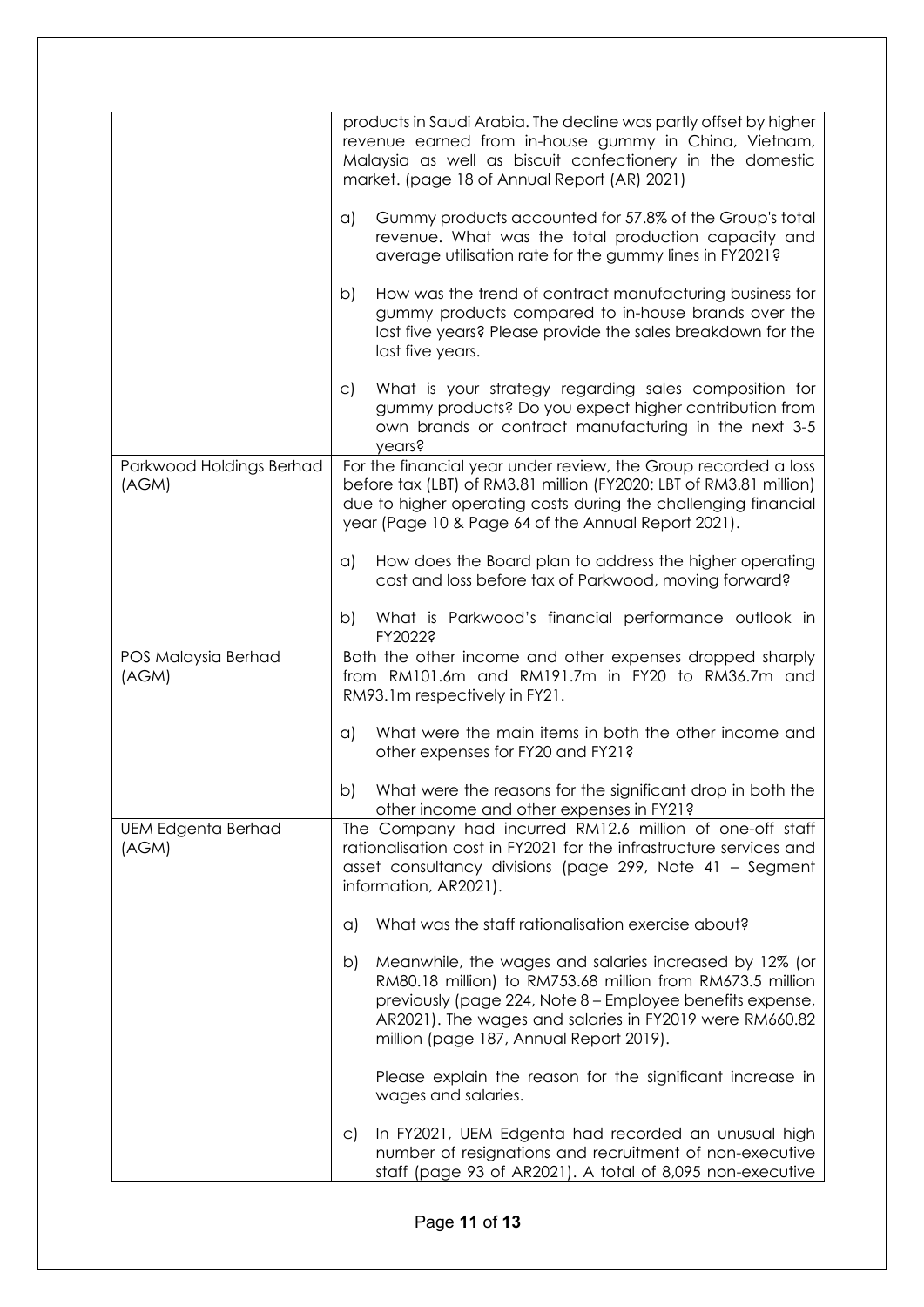|                                                | staff resigned while 10,107 non-executive staff were hired.<br>As of FY2021, the Company employed about 22,000<br>employees.                                                                                                                                                                                                                                                                                                                                                                                                                                                                                         |
|------------------------------------------------|----------------------------------------------------------------------------------------------------------------------------------------------------------------------------------------------------------------------------------------------------------------------------------------------------------------------------------------------------------------------------------------------------------------------------------------------------------------------------------------------------------------------------------------------------------------------------------------------------------------------|
|                                                | Why were there massive resignation and recruitment<br>activities?                                                                                                                                                                                                                                                                                                                                                                                                                                                                                                                                                    |
| Leong Hup International<br>Berhad (AGM)        | "The supply chain continues to be buffeted by high commodity<br>costs and this has continued to affect every poultry producer.<br>Corn and soybean meal, which collectively makes up about<br>70% of feed costs, have seen record price levels as the price of<br>those two commodities jumped more than 40% year-on-year in<br>2021 and is soaring to record levels again in 2022 amid<br>escalating geopolitical tension and Russia's invasion of<br>Ukraine." (Page 36 of FY21 annual report). What are the<br>measures being taken by the group to mitigate the negative<br>impact from the surge in feed price? |
| Press Metal Aluminium<br>Holdings Berhad (AGM) | With the full commissioning of its Phase 3 Samalaju smelter (P3)<br>in October 2021, the Group moved into 2022 with higher<br>production volume.                                                                                                                                                                                                                                                                                                                                                                                                                                                                     |
|                                                | The Group is working towards further enhancing value added<br>capabilities and its extrusion products portfolio with the aim of<br>increasing its presence in consumer product related sectors<br>(Page 24 of the Annual Report 2021).<br>What is the previous and current production volume of the<br>a)<br><b>Group?</b>                                                                                                                                                                                                                                                                                           |
|                                                | What is the targeted production volume in FY2022?<br>b)                                                                                                                                                                                                                                                                                                                                                                                                                                                                                                                                                              |
|                                                | What is the progress on enhancing value added<br>$\mathsf{C}$<br>capabilities and its extrusion products portfolio? Is Press<br>Metal well progressing towards achieving the aim of<br>increasing its presence in consumer product related<br>sectors?                                                                                                                                                                                                                                                                                                                                                               |

#### **MSWG TEAM**

Devanesan Evanson, Chief Executive Officer, [\(devanesan@mswg.org.my\)](mailto:devanesan@mswg.org.my) Rita Foo, Head, Corporate Monitoring, [\(rita.foo@mswg.org.my\)](mailto:rita.foo@mswg.org.my) Norhisam Sidek, Manager, Corporate Monitoring, [\(norhisam@mswg.org.my\)](mailto:norhisam@mswg.org.my) Lee Chee Meng, Manager, Corporate Monitoring, [\(chee.meng@mswg.org.my\)](mailto:chee.meng@mswg.org.my) Elaine Choo Yi Ling, Manager, Corporate Monitoring, [\(elaine.choo@mswg.org.my\)](mailto:elaine.choo@mswg.org.my) Lim Cian Yai, Manager, Corporate Monitoring, [\(cianyai@mswg.org.my\)](mailto:cianyai@mswg.org.my) Ranjit Singh, Manager, Corporate Monitoring, [\(ranjit.singh@mswg.org.my\)](mailto:ranjit.singh@mswg.org.my) Ooi Beng Hooi, Manager, Corporate Monitoring, [\(ooi.benghooi@mswg.org.my\)](mailto:ooi.benghooi@mswg.org.my) Jackson Tan, Manager, Corporate Monitoring, [\(jackson@mswg.org.my\)](mailto:jackson@mswg.org.my)

#### *DISCLOSURE OF INTERESTS*

•Wi*th regard to the companies mentioned, MSWG holds a minimum number of shares in all these companies covered in this newsletter.* 

#### *DISCLAIMER*

*This newsletter and the contents thereof and all rights relating thereto including all copyright is owned by the Badan Pengawas Pemegang Saham Minoriti Berhad, also known as the Minority Shareholders Watch Group (MSWG).* 

*The contents and the opinions expressed in this newsletter are based on information in the public domain*  and are intended to provide the user with general information and for reference only. Best efforts have